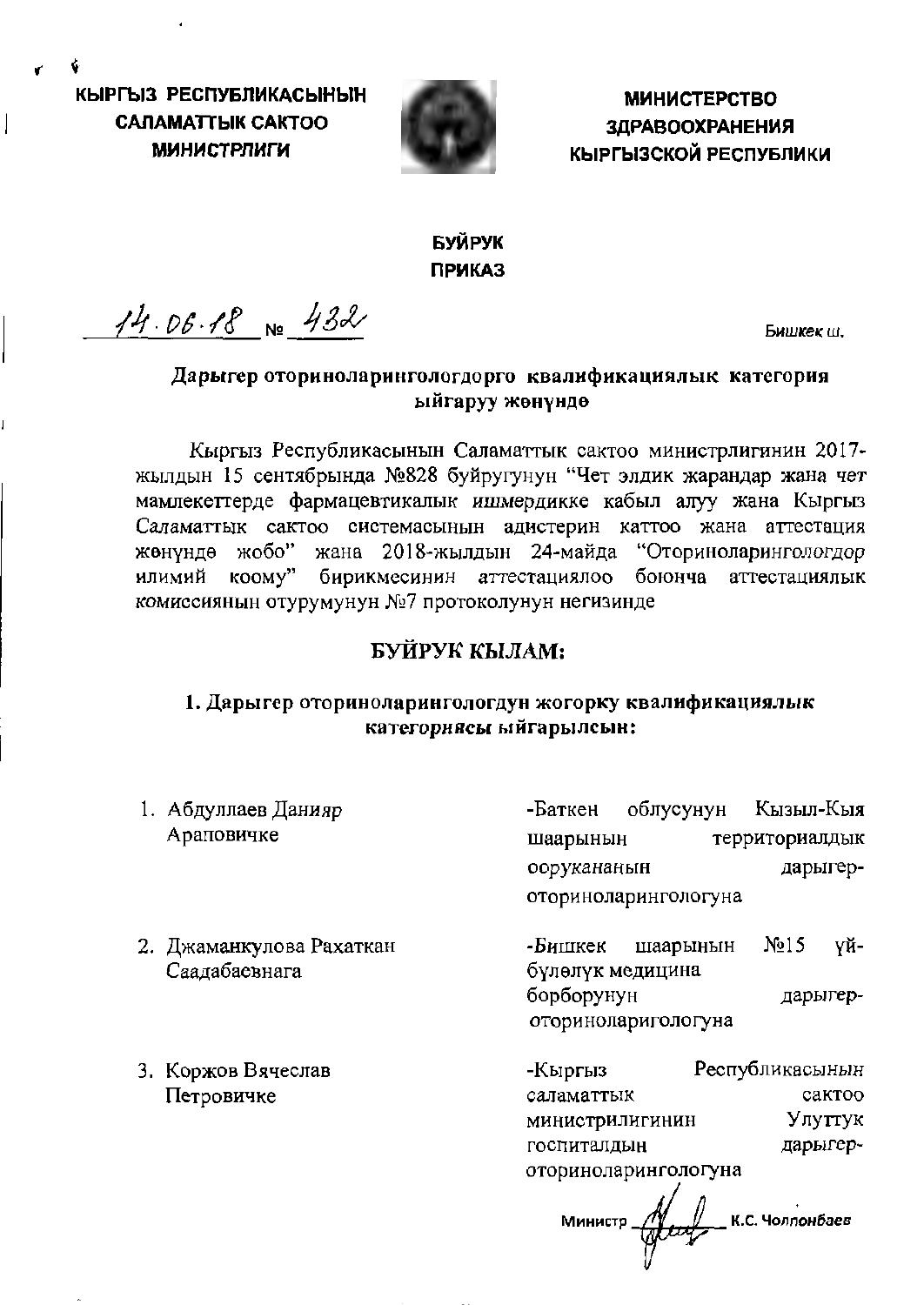- 4. Кутбаев Садык Камчыбековичке
- 5. Молоева Гульмира Касымовнага
- 6. Мырзабаева Салия Соорбековнага
- 7. Сабитова Асылкул Женишовнага
- 8. Сатыбалдиева Шааргул Кабаевнага
- 9. Султаналиева Гулжамал Кочорбековнага
- 10. Сыдыгалиева Кулуйпа Карыбековнага
- 11. Уразматов Салижан Ганибаевичке
- 12. Шарипов Акмат Амирбековичке

-Кыргыз Республикасынын Оштогу аралык балдардын областар ооруканасынын клиникалык дарыгер-оториноларингологуна

-Бишкек шаарынын №9 үй-бүлөлүк медицина борборунун дарыгероториноларингологуна

-Бишкек шаарынын №3 үй-бүлөлүк медицина борборунун дарыгероториноларингологуна

-Чүй областык үй-бүлөлүк дарыгерлик борборунун дарыгероториноларингологуна

-Чуй областык үй-бүлөлүк дарыгерлик борборунун дарыгероториноларингологуна

-Бишкек шаарынын №2 үй-бүлөлүк медицина борборунун дарыгероториноларингологуна

-Бишкек шаарынын №8 үй-бүлөлүк медицина борборунун дарыгероториноларингологуна

-Ош областтар аралык бириккен ооруканасынын клиникалык дарыгер-оториноларингологуна

-Ош областтар аралык бириккен ооруканасынын клиникалык оториноларингологуна дарыгер-

# 2. Дарыгер оториноларингологдун биринчи квалификациялык категориясы ыйгарылсын:

13. Дуйшокова Гулнур Кайратбековнага

-Кыргыз Республикасынын чегара кызматынын бейтапканасынын дарыгер-оториноларингологуна

К.С. Чолпонбаев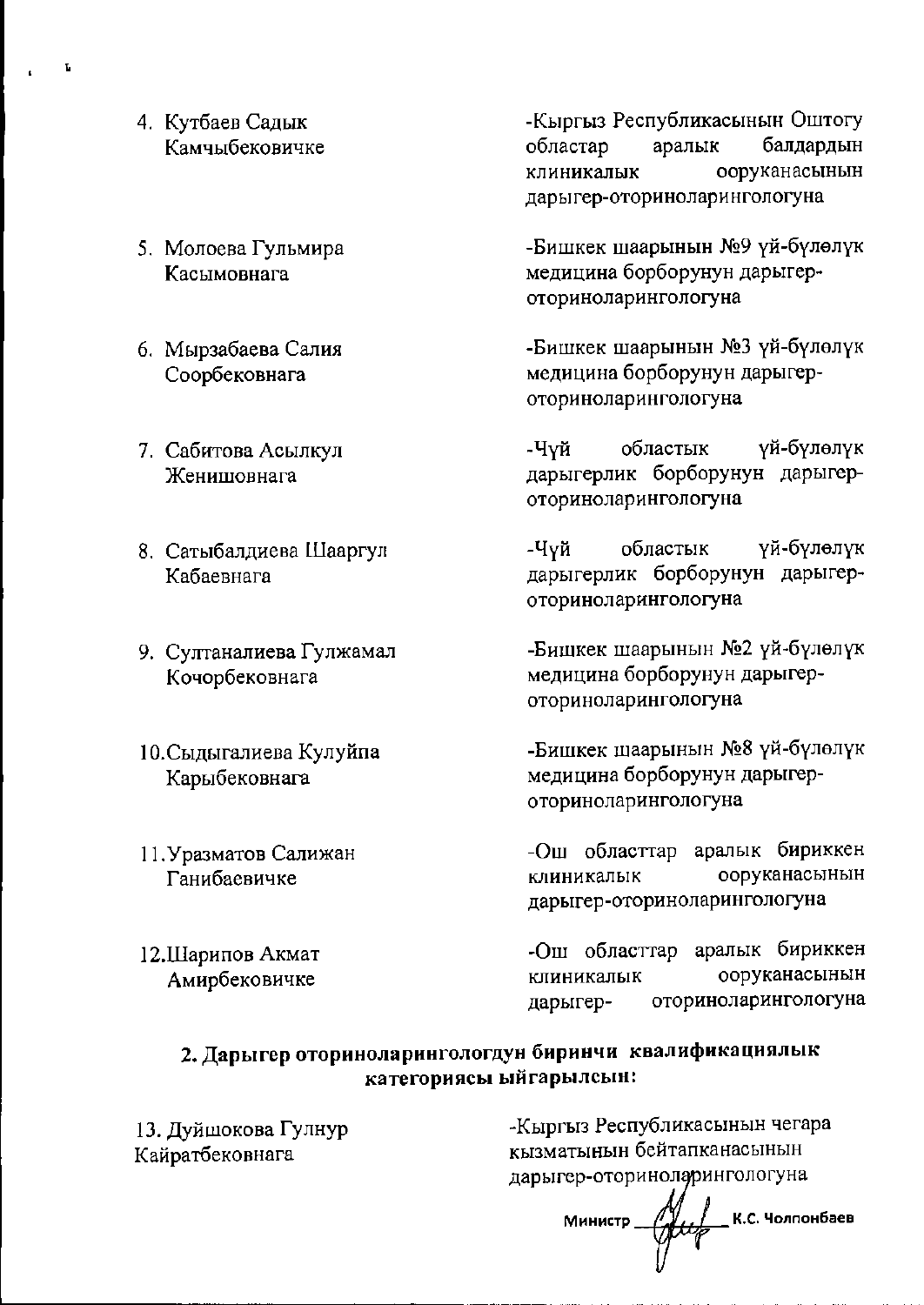3. Аттестациалык сертификат төмөнкү дарыгер оториноларингологуна берилсии:

14. Кахоров Фуркат Рахматиллаевичке

-Баткен облусунун Кулунду "Жалпы дарыгерлик айылынын тажрыйба борбору" мекемесинин дарыгер-оториноларингологуна

### О присвоении и подтверждении квалификационных категорий врачам оторинолариигологам

Руководствуясь приказом Министерства здравоохранения Кыргызской Республики №828 от 15.09.2017 г. «Об утверждении Положения об здравоохранения регистрации специалистов системы аттестации  $\mathbf H$ Кыргызской Республики, и допуске к медицинской и фармацевтической фармацевтическое получивших медицинское ИЛИ лиц. деятельности образование в иностранных государствах, и иностранных граждан», а также согласно протоколу №7 заседания аттестационной комиссии «Научного врачейобщества оториноларингологов»  $\Pi{\rm O}$ проведению аттестации оторииоларингологов от 24 мая 2018 года

### ПРИКАЗЫВАЮ:

#### Присвоить высшую квалификационную категорию врача- $\mathbf{I}$ . оториноларинголога:

1. Абдуллаеву Данияру Араповичу

-врачу оториноларингологу Территориальной больницы г. Кызыл-Кыя Баткенской области

2. Джаманкуловой Рахаткан Саалабаевне

-врачу оториноларингологу Центра семейной медицины №15, г. Бишкек

3. Коржову Вячеславу Петровичу

-врачу оториноларингологу Национального госпиталя Мииистерства здравоохранения Кыргызской Республики

К.С. Чолпонбаев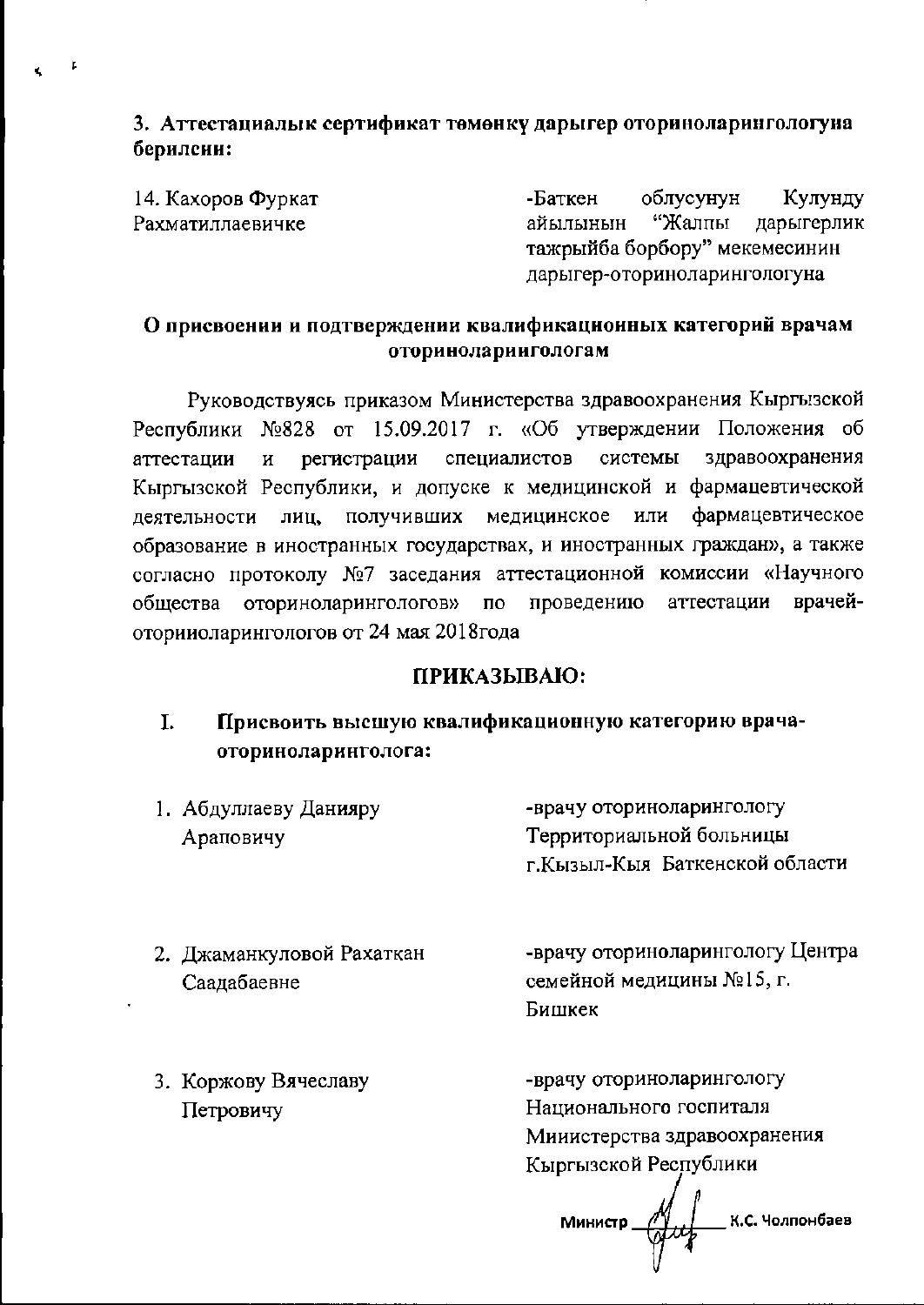- 4. Кутбаеву Садыку Камчыбековичу
- 5. Молоевой Гульмире Касымовне
- 6. Мырзабаевой Салие Соорбековне
- 7. Сабитовой Асылкул Женишовне
- 8. Сатыбалдиевой Шааргул Кабаевне
- 9. Султаналиевой Гулжамал Кочорбековне

10. Сыдыгалиевой Кулуйпе Карыбековне

11. Уразматову Салижану Ганибаевичу

-врачу оториноларингологу Ошской межобластной детской клинической больницы

-врачу оториноларингологу Центра семейной медицины №9, г. Бишкек

-врачу оториноларингологу Центра семейной медицины №3, г. Бишкек

-врачу оториноларингологу Чуйского областного центра семейной медицины

-врачу оториноларингологу Чуйского областного центра семейной медицины

-врачу оторнноларингологу Центра семейной медицины №2, г. Бишкек

-врачу оториноларингологу Центра семейной медицины №8, г. Бишкек

врачу оториноларингологу Ошской межобластной объединенной клинической больницы

12. Шарипову Акмату Амирбековичу

врачу оториноларингологу Ошской межобластной объединенной клинической больницы

Присвоить первую квалификационную категорию врача-**II.** оториноларинголога:

13. Дуйшоковой Гулнур Кайртабековне -врачу оториноларингологу Военной поликлиники Государственной Пограничной службы Кыргызской Республики К.С. Чолпонбаев Министр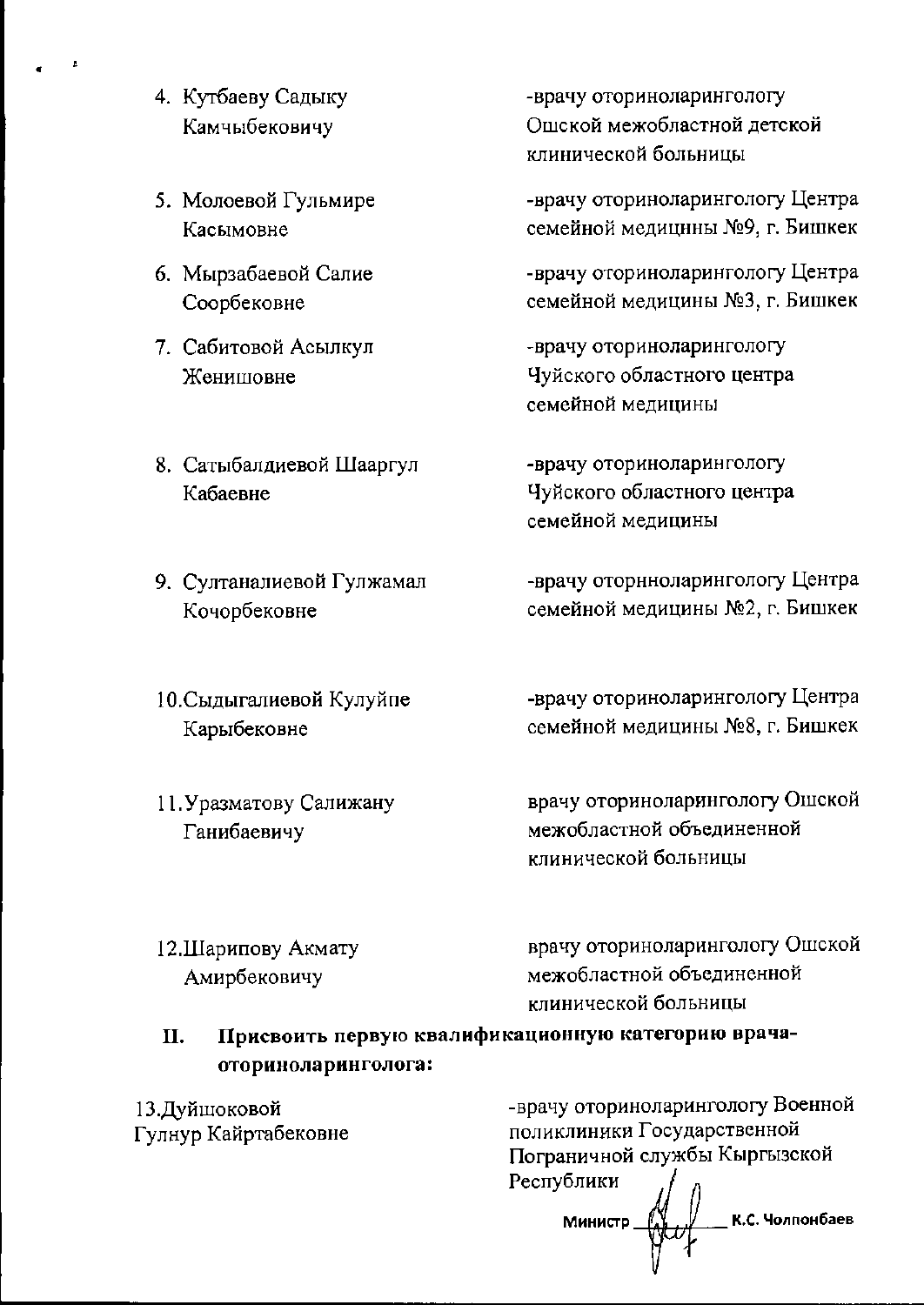Выдать аттестационный сертнфикат врача III. оториноларинголога:

14. Кахорову Фуркату Рахматиллаевичу

 $\pmb{\epsilon}$ 

-врачу оториноларингологу «Центра общеврачебной практики» с. Кулунду, Баткенской области

Министр

Jul

К.С. Чолпонбаев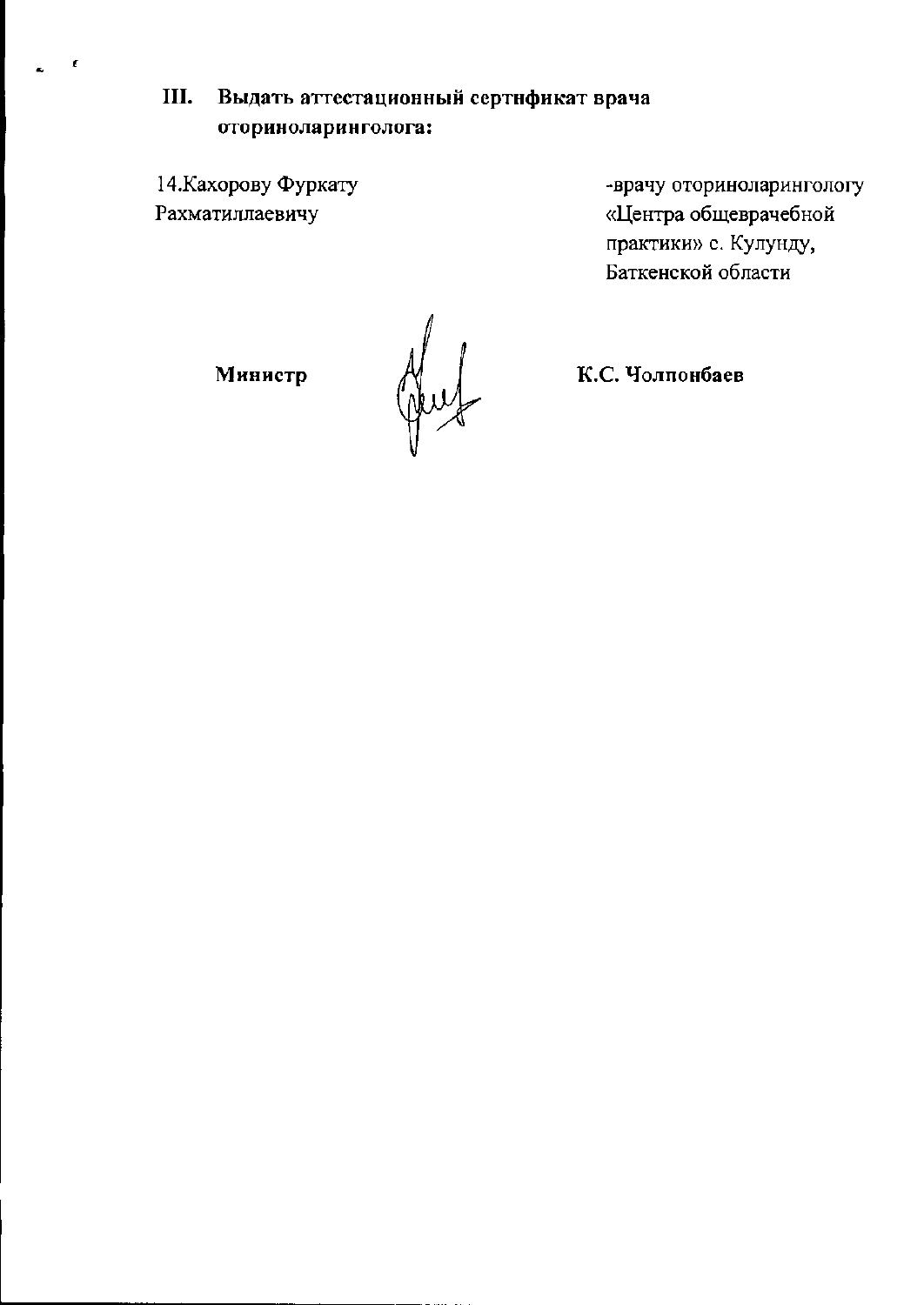# Кыргызский государственный медицинский институт переподготовки и повышения квалификации Центр тестнрования

### ПРОТОКОЛ №82

### компьютерного тестирования врачей отоларингологов для аттестации на квалификационную категорню

(Тестовый экзамен состоит из 100 (сто) вопросов, относящихся к избранной специальности)

| от 24 мая 2018 года |                                      |                                                                                                                      | г. ьишкек          |
|---------------------|--------------------------------------|----------------------------------------------------------------------------------------------------------------------|--------------------|
| N <sub>2</sub>      | Фамилия, имя, отчество               | Место работы, специальность                                                                                          | Набранные<br>баллы |
|                     | Абдуллаев Данияр<br>Арапович         | Баткенская область, г.Кызыл-Кия,<br>Территориальная больница, врач<br>отоларинголог                                  | 94                 |
| $\overline{2}$      | Аманкулов Үсөн<br>Кудайкулович       | г. Бишкек, Лечебно-оздоровительное<br>объединение УД Президента Кыргызской<br>Республики, врач отоларинголог         | неявка             |
| 3                   | Джаманкулова Рахаткан<br>Саадабаевна | г. Бишкек, Центр семейной медицины<br>№15, врач отоларинголог                                                        | 97                 |
| 4                   | Дуйшокова Гулнур<br>Кайратбековна    | г. Бншкек, Военная поликлиника<br>Государственной Пограничной службы<br>Кыргызской Республики, врач<br>отоларинголог | 94                 |
| 5                   | Кахоров Фуркат<br>Рахматиллаевнч     | Баткенская область, с. Кулунду,<br>Учрежденне "Центр общеврачебной<br>практики", врач отоларинголог                  | 83                 |
| 6                   | Коржов Вячеслав Петрович             | г. Бишкек, Национальный госпиталь, врач<br>отоларинголог                                                             | 96                 |
|                     | Кутбаев Садык<br>Камчыбекович        | Ошская область, г.Ош, Межобластная<br>детская больница, врач отоларинголог                                           | 98                 |
| 8                   | Молоева Гульмира<br>Касымовна        | г. Бишкек, Центр семейной медицины<br>№9, врач отоларинголог                                                         | 98                 |
| 9                   | Мырзабаева Салия<br>Соорбековна      | г. Бишкек, Центр семейной медицины №3,<br>врач отоларинголог                                                         | 100                |
| 10                  | Сабитова Асылкул<br>Женишовна        | Чуйская область, Областной центр<br>семейной медицины, врач отоларинголог                                            | 98                 |
| 11                  | Сатыбалдиева Шааргул<br>Кабаевна     | кая область, Областной центр<br>едицины, врач отоларинголог                                                          | 100                |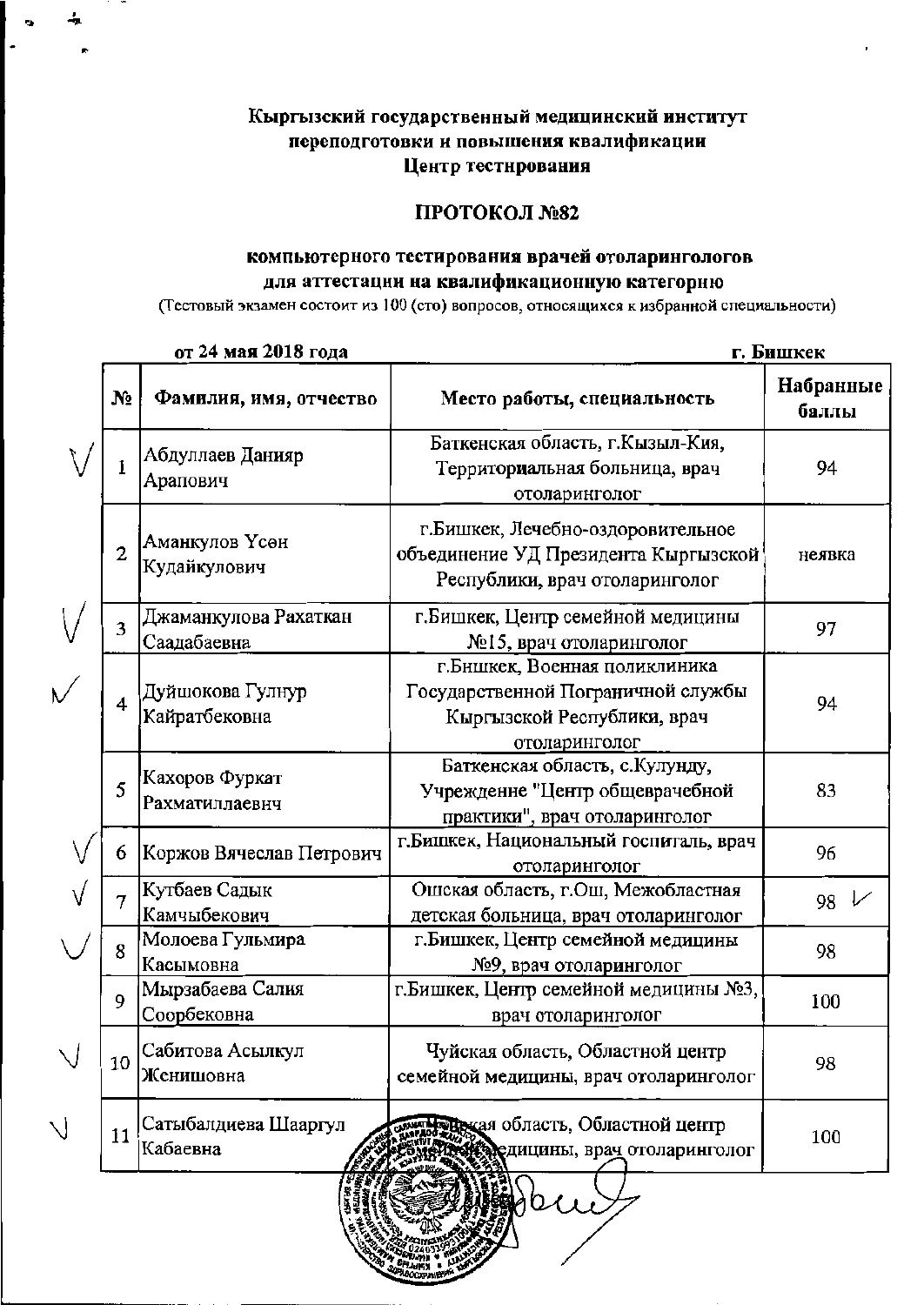| 12                               | Султаналиева Гулжамал                | г. Бишкек, Центр семейной медицины №2, | 95                           |
|----------------------------------|--------------------------------------|----------------------------------------|------------------------------|
|                                  | Кочорбековна                         | врач отоларинголог                     |                              |
| 13                               | Сыдыгалиева Кулуйпа                  | г. Бишкек, Центр семейной медицины №8, | 91                           |
|                                  | Карыбековна                          | врач отоларинголог                     |                              |
| 14                               | Уразматов Салижан<br>Ганибаевич      | Ошская область, г. Ош, Межобластная    | 90                           |
|                                  |                                      | объединенная клиническая больница,     |                              |
|                                  |                                      | врач отоларинголог                     |                              |
| 15                               | Шарипов Акмат<br>Амирбекович         | Ошская область, г.Ош, Межобластная     | 99                           |
|                                  |                                      | объединенная клиническая больница,     |                              |
|                                  |                                      | врач отоларинголог                     |                              |
| Ректор<br>Зав. центром тестирове |                                      | <u>Ivanst</u>                          | Т.Ч. Чубаков<br>Б.А. Акматов |
|                                  | Секретарь Аттестационной<br>комиссии |                                        | М.М.Кадыров                  |

 $\bullet$ 

 $\epsilon$ 

 $\mathcal{A}=\mathcal{A}$ 

 $\mathcal{L}$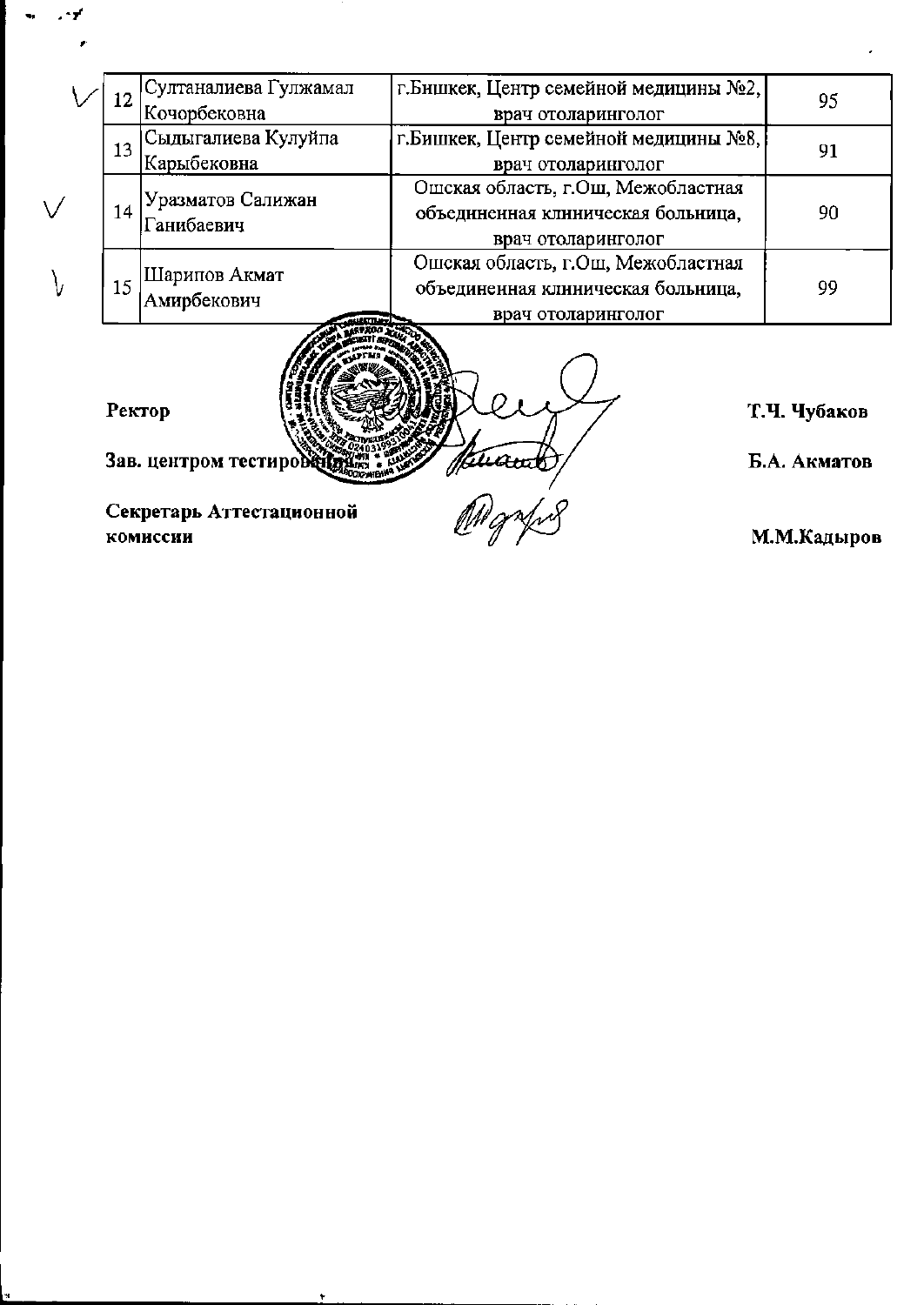## Протокол аттестационной комиссии №7

от 24 мая 2018 гола

### Специальность: Оториноларингология

#### Состав аттестационной комиссии:

- 1. Насыров В.А. председатель комиссии;
- 2. Изаева Т.А. член комиссии;
- 4. Сулайманов Ж.С. член комиссии;
- 5. Бегельдинова Н.К.- член комиссии;

#### Секретарь аттестационной комиссии: Кадыров М.М.

# Состав комиссии утвержден приказом министра МЗ КР №1071 от 24.11.17

Всего на аттестацию подано 15 заявлений. Число дел соответствует числу поданных заявлений.

На Высшую категорию - 12

На Первую - 1

На Вторую - 0

1 - частнопрактикующий врач - оториноларинголог

Неявка - 1

### 1. Слушали аттестационное дело:

# Ф.И.О.: Абдуллаева Данияра Араповича

- 1:1. Повышение квалификации: 1) с 18.05.15г по 30.05.15г; 2) с
- 10.05.17 $\Gamma$  по 06.06.17 $\Gamma$ ; 3) с 09.04.18 $\Gamma$  по 08.05.18 $\Gamma$ .
- 1:2. Сертификаты участника конференции (Кыргызстан)
- 1:3. Кредит часы-384
- 1:4. Стаж: общий 20 лет
- 1:5. Стаж по специальности 16 лет
- 1:6. Категория: высшая

### Результаты:

- 1. Тестирование: 94 балла
- 2. Собеседование: 3 балла

### Вопросы:

- 1. Что такое среднее ухо? ответ полный
- 2. Лечение хронического гнойного среднего отита ответ неполный
- 3. Сколько отделов имеет гортань? ответ полиый
- 4. Лечение фарингита ответ неполный
- 5. Какие образования имеются в полости носа? ответ полный

### Решение:

Присвоить «Высшую» категорию по специальности «Оториноларингология»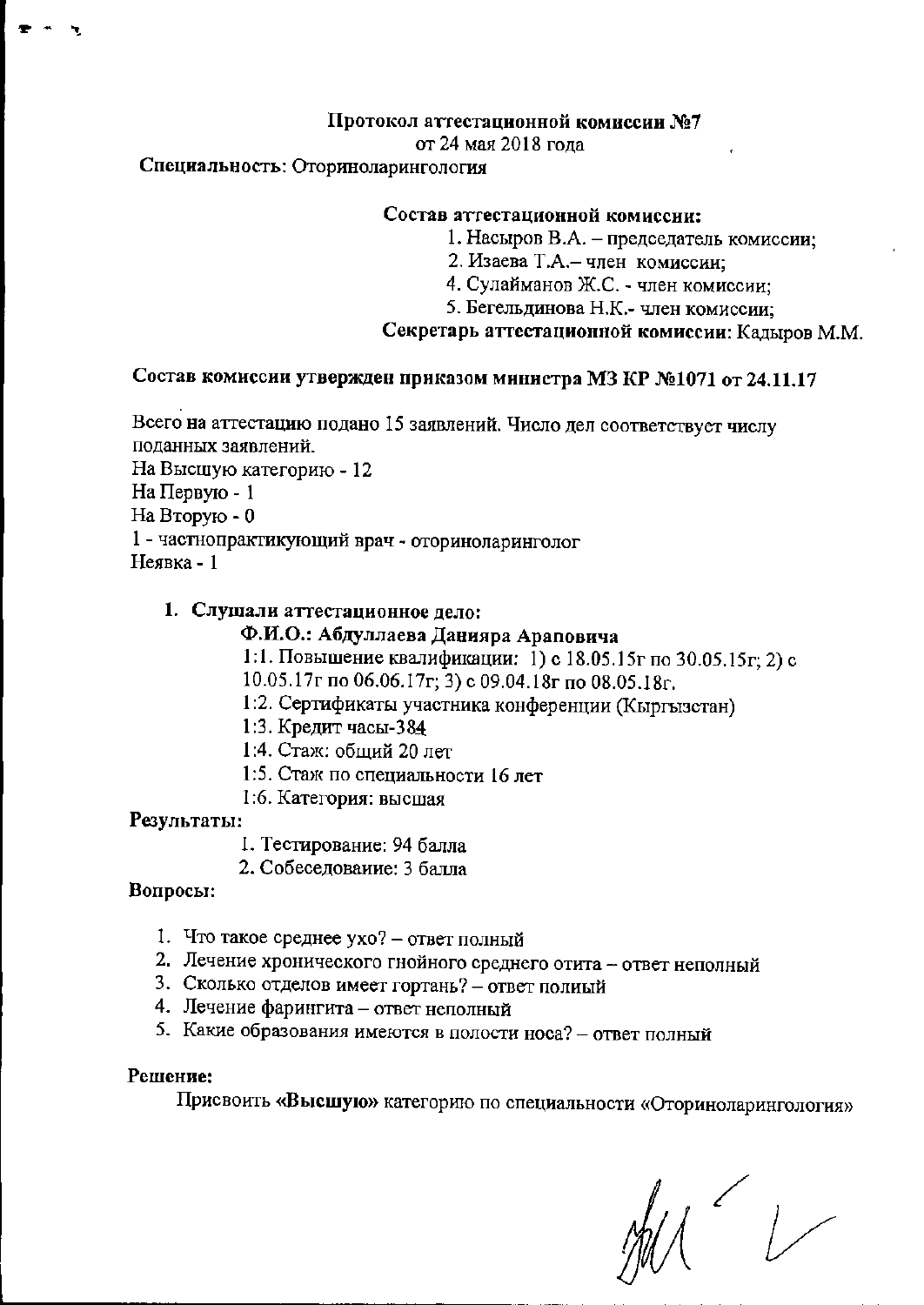### 2. Слушали аттестационное дело:

### Ф.И.О.: Джаманкуловой Рахаткан Саадабаевной

1:1. Повышение квалификации: 1) с 08.01.18г по 06.02.18г; 2) с 19.03.18г по 31.03.18г.

- 1:2. Сертификаты участника конференции (Кыргызстан)
- 1:3. Кредит часы-274
- 1:4. Стаж: общий 39 лет
- 1:5. Стаж по специальности 28 лет
- 1:6. Категория: высшая

### Результаты:

- 1. Тестирование: 97 баллов
- 2. Собеселование: 4 балла

### Вопросы:

- 1. В каком квадранте барабанной перепонки производится парацентез? ответ пеполный
- 2. Формулировка ангины ответ полный
- 3. Классификация ангин ответ полный
- 4. Лечение флегмонозного ларнитита ответ полный
- 5. Виды остановки носового кровотечения ответ полный

### Решение:

Присвоить «Высшую» категорию по специальности «Оториноларингология»

### 3. Слушали аттестационное дело:

### Ф.И.О.: Дуйшоковой Гулиур Кайратбековны

1:1. Повышение квалификации: 1) с 07.12.15г по 19.12.15г; 2) с 30.03.18г по 29.04.18г.

- 1:2. Сертификаты участника конференции (Кыргызстан)
- 1:3. Кредит часы-228
- 1:4. Стаж: общий 16 лет
- 1:5. Стаж по специальности 16 лет
- 1:6. Категория: вторая

### Результаты:

1. Тестирование: 94 балла

2. Собеседование: 3 балла

### Вопросы:

- 1. Стадии острого среднего отита ответ неполный
- 2. Виды трахеостомии ответ полный
- 3. Виды трахеостомии с клинической точки зрения ответ неполный
- 4. Что такое коникотомия? ответ полный
- 5. Что такое стойкая трахеостомия? ответ неполный

### Решение:

Присвоить «Первую» категорию по специальности «Оториноларингология»

### 4. Слушали аттестационное дело:

Ф.И.О.: Кахорова Фурката Рахматиллаевича

1:1. Повышение квалификации: 1) с 26.04.18г по 24.03.18г; 2) с 26.03.18г по 07.04.18г.

1:2. Сертификаты участника конференции (Кыргызстан)

 $\mu$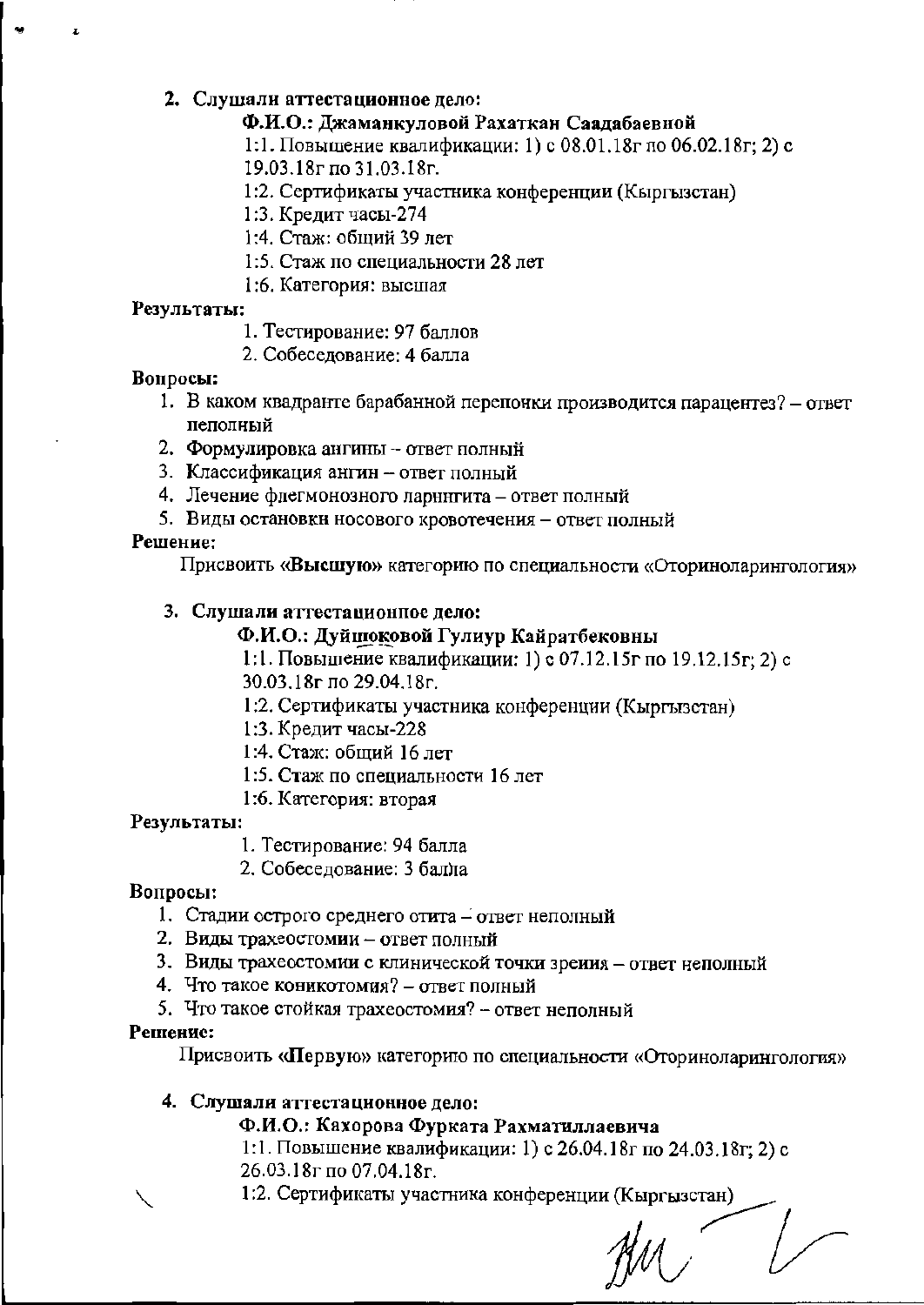1:3. Кредит часы-236

- 1:4. Стаж: общий 25 лет
- 1:5. Стаж по специальности 25 лет
- 1:6. Категория: ЧП

#### Результаты:

- 1. Тестирование: 83 балла
- 2. Собеседование: 2 балла

#### Вопросы:

- 1. Виды паратонзиллярного абсцесса ответ полный
- 2. Вскрытие бокового паратоизиллярного абсцесса ответ неполный
- 3. Первая ветвь наружной сонной артерии ответ неполный
- 4. Кровоснабжение щитовидной железы ответ неполный
- 5. Лечение хронического отита ответ полный

#### Решение:

Выдать аттестационный сертификат «ЧП» но специальности «Оториноларингология»

### 5. Слушали аттестационное дело:

### Ф.И.О.: Коржова Вячеслава Петровича

1:1. Повышение квалификации! 1) с 12.02.18г по 13.03.18г; 2) с

19.03.18г по 31.03.18г.

1:2. Сертнфикаты участника конференции (Кыргызстан, Казахстан)

- 1:3. Кредит чаеы-290
- 1:4. Стаж: общий 27 лет
- 1:5. Стаж по специальности 27 лет
- 1:6. Категория: высшая

### Результаты:

- 1. Тестирование: 96 баллов
- 2. Собеседование: 3 балла

### Вопросы:

- 1. Виды хрящей гортани ответ полный
- 2. Что относится к эластическим хрящам? ответ полный
- 3. Отделы носовой перегородки ответ полный
- 4. К какой кости принадлежит перпендикулярная пластинка? ответ неполный

### Решение:

Присвоить «Высшую» категорию по специальности «Оториноларингология»

### 6. Слушали аттестационное дело:

### Ф.И.О.: Кутбаева Садыка Камчыбековича

1:1. Повышение квалификации: с 13.02.17г по 11.03.17г

1:2. Сертнфикаты участника конференции (Кыргызстан, Казахстан, Узбекистан)

- 1:3. Кредит часы-273
- 1:4. Стаж: общий 35 лет
- 1:5. Стаж по специальности 35 лет

### 1:6. Категория: высшая

### Результаты:

.....<del>..</del>

 $4\nu$ 

 $\sqrt{2}$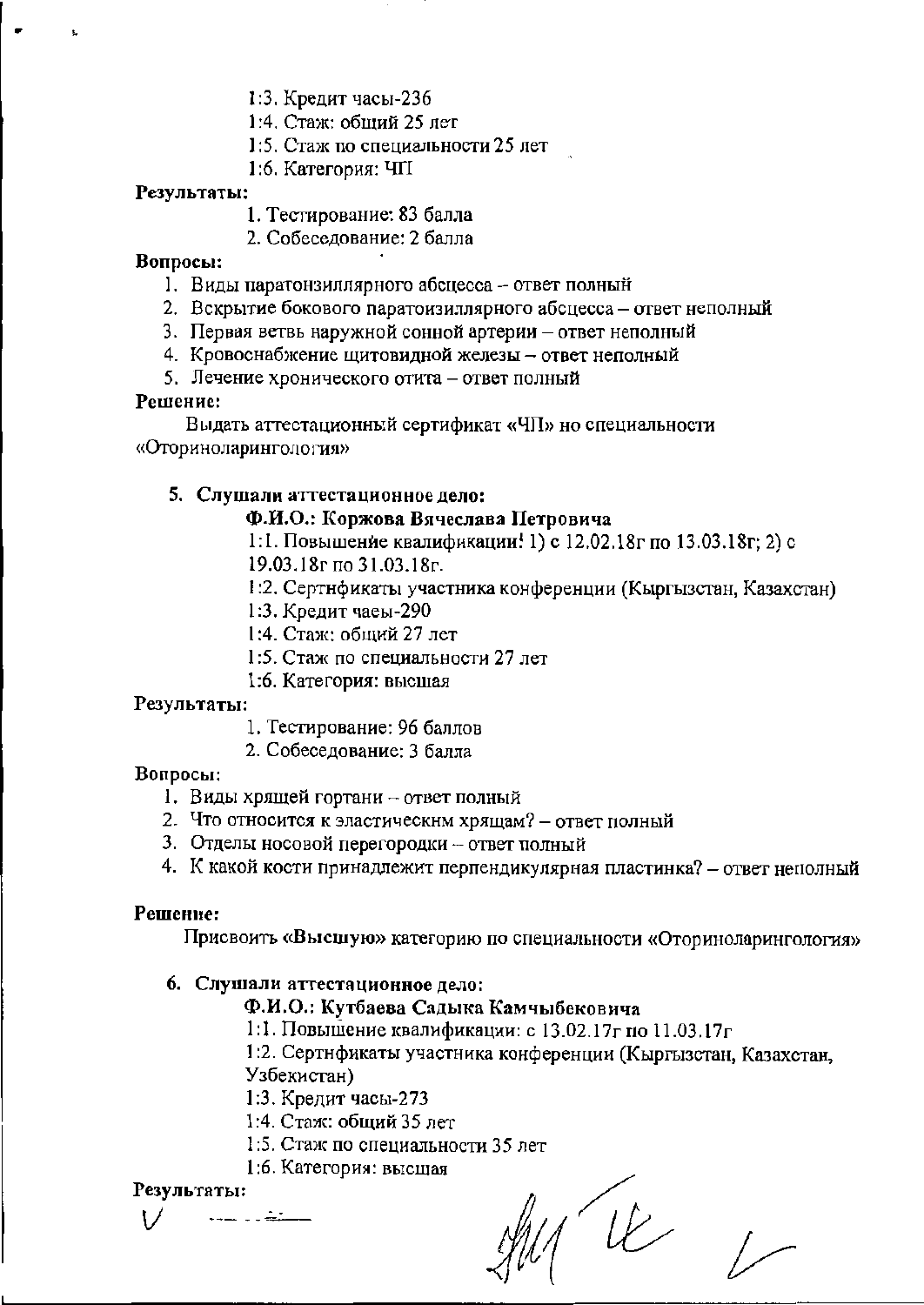### 1. Тестирование: 98 баллов

2. Собеседование: 4 балла

# Вопросы:

- 1. Что такое средний отит? ответ полный
- 2. Как называется операция на носовой перегородке ответ полный
- 3. Как называется операция на сосцевидном отростке ответ полный
- 4. Что такое холестеатома? ответ неполный
- 5. Как называется нарушение слуха по звукопроводящему типу? ответ полный

# Решение:

Присвоить «Высшую» категорию по специальности «Оториноларингология»

# 7. Слушали аттестационное дело:

# Ф.И.О.: Молоевой Гульмиры Касымовны

1:1. Повышение квалификации: 1) с 20.01.14г по 01.02.14 г; 2) с 12.02.18г по 13.03.18г.

- 1:2. Сертификаты участника конференции (Кыргызстан)
- 1:3. Кредит часы-326
- 1:4. Стаж: общий 29 лет
- 1:5. Стаж по специальности 22 года
- 1:6. Категория: высшая

# Результаты:

- 1. Тестирование: 98 баллов
- 2. Собеселование: 4 балла

# Вопросы:

- 1. Техника удаления инородных тел носа и уха ответ полный
- 2. Что такое парацентез? ответ полный
- 3. Стадии ангины ответ полный
- 4. Классификация ангин ответ полный
- 5. Отделы гортани ответ неполный

# Решение:

Присвоить «Высшую» категорию по специальности «Оториноларингология»

# 8. Слушали аттестационное дело:

# Ф.И.О.: Мырзабаевой Сални Соорбековны

1:1. Повышенне квалификации: 1) с 08.01.18г по 06.02.18г; 2) с 19.03.18г по 31.03.18г.

- 1:2. Сертификаты участника конференции (Кыргызстан)
- 1:3. Кредит часы-274
- 1:4. Стаж: общий 37 лет
- 1:5. Стаж по специальности 25 лет
- 1:6. Категория: высшая

# Результаты:

- 1. Тестирование: 100 баллов
- 2. Собеседование: 5 баллов

# Вопросы:

- 1. Как определяется острота слуха? ответ полный
- 2. Что такое опыт Ринне? ответ полный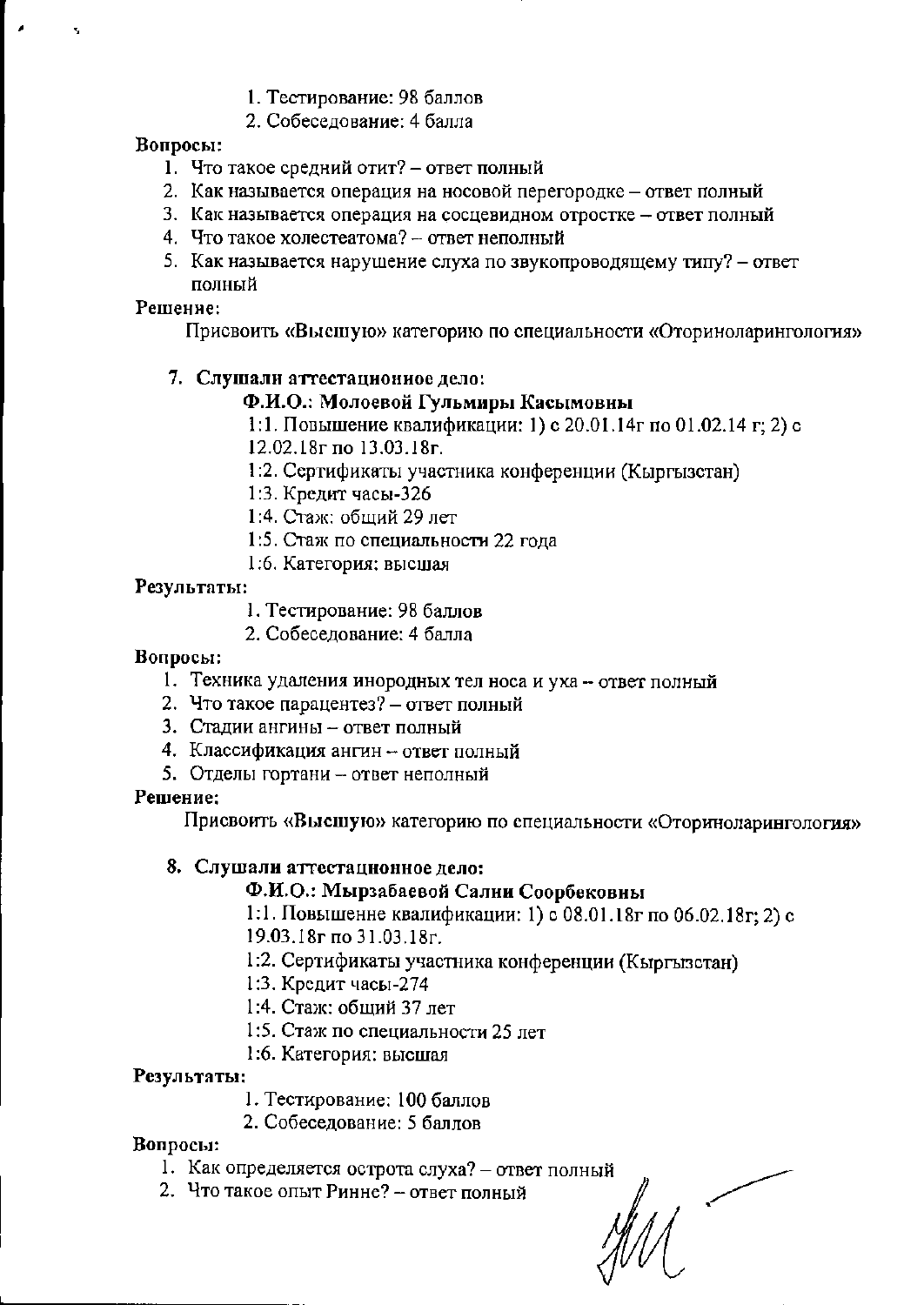- 3. Как лечатся банальные формы ангины? ответ полный
- 4. Леченне флегмонозной ангины ответ полный
- 5. Лечение паратонзиллярного абсцесса ответ полный

### Решение:

Присвоить «Высшую» категорию по специальности «Оториноларингология»

### 9. Слушали аттестационное дело:

Ф.И.О.: Сабитовой Асылкул Женишовны

1:1. Повышение квалификации: 1) с 11.05.17г по 25.05.17г; 2) с 19.03.18г по 31.03.18г

- 1:2. Сертификаты участника конференции (Кыргызстан, Китай)
- 1:3. Кредит часы-310
- 1:4. Стаж: общий 26 лет
- 1:5. Стаж по специальности 26 лет
- 1:6. Категория: высшая

### Результаты:

- 1. Тестирование: 98 баллов
- 2. Собеседование: 2 балла

### Вопросы:

- 1. Стадии острого среднего отита ответ неполный
- 2. Остановка носового кровотечения ответ неполный
- 3. Лечение лакунарной ангииы ответ полный
- 4. Стадии степоза гортани ответ полный

### Решение:

Присвоить «Высшую» категорию по специальности «Оториноларингология»

### 10. Слушали аттестационное дело:

### Ф.И.О.: Сатыбалдиевой Шааргул Кабаевны

1:1. Повышение квалификации: 1) с 18.02.13г по 02.03.13г; 2) с

09.04.18г по 08.05.18г

1:2. Сертификаты участника конференции (Кыргызстаи)

1:3. Кредит часы-251

- 1:4. Стаж: общий 27 лет
- 1:5. Стаж по специальности 22 года
- 1:6. Категория: высшая

### Результаты:

- 1. Тестирование: 100 баллов
- 2. Собеседование: 2 балла

### Вонросы:

- 1. Камертональные методы исследования ответ неполный
- 2. Что такое диафаноскопия? ответ неполный
- 3. Совремеиные методы исследования слухового анализатора ответ неполный
- 4. Классификация хронического отита ответ полный
- 5. Какой вид хронического отита имеет злокачественный характер, а какой доброкачественный? - ответ полиый

### Решение:

 $1/1$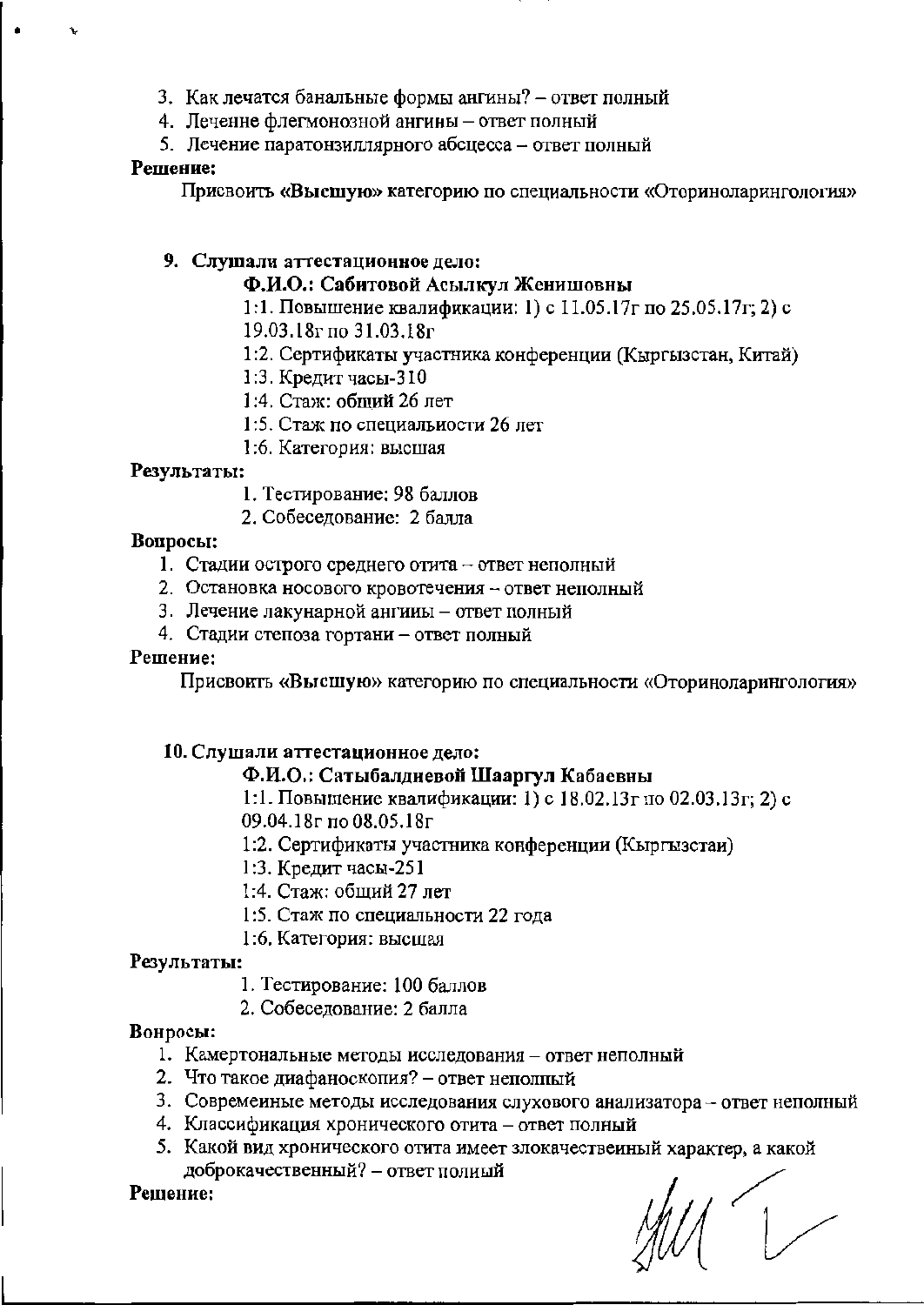Присвоить «Высшую» категорию по специальности «Оториноларингология»

# 11. Слушали аттестационное дело:

# Ф.И.О.: Султаналиевой Гулжамал Кочорбековны

1:1. Повышение квалификации: 1) с 12.01.15г по 10.02.15г; 2) с

- 15.11.16r no 29.11.16r; 3) c 24.04.17r no 23.05.17r;
- 1:2. Сертификаты участника конференции (Кыргызстан)
- 1:3. Кредит часы-428
- 1:4. Стаж: общий 35 лет
- 1:5. Стаж по специальности 30 лет
- 1:6. Категория: высшая

# Результаты:

- 1. Тестирование: 95 баллов
- 2. Собеседование: 3 балла

# Вопросы:

- 1. Что такое ангина? ответ ненолный
- 2. Лечение ангины ответ полный
- 3. Куда открывается левое ухо ответ полный
- 4. Показания к мирингопластике ответ неполный
- 5. Что такое мирингопластика? ответ полный

# Решение:

Присвоить «Высшую» категорию по специальности «Оториноларингология»

# 12. Слушали аттестационное дело:

# Ф.И.О.: Сыдыгалиевой Кулуйпы Карыбековны

1:1. Повышение квалификации: 1) с 18.02.13г по 02.03.13г; 2) с

12.02.18г по 13.03.18г.

- 1:2. Сертификаты участника конференции (Кыргызстан)
- 1:3. Кредит часы-332
- 1:4. Стаж: общий 28 лет
- 1:5. Стаж по специальности 28 лет
- 1:6. Категория: высшая

# Результаты:

- 1. Тестирование: 91 балл
- 2. Собеселование: 4 балла

# Вопросы:

- 1. Особенности течения среднего отита у детей ответ неполный
- 2. Чем опасны инфекционные заболевания у детей ответ полный
- 3. Владение техникой передней тампонады ответ полный
- 4. Осложнения фурункула носа ответ полный
- 5. Чем опасен тромбоз кавернозного синуса? ответ полный

# Решение:

Присвоить «Высшую» категорию по специальности «Оториноларингология»

13. Слушали аттестационное дело: Ф.И.О.: Уразматова Салижана Ганибаевича

 $\frac{1}{\sqrt{2}}$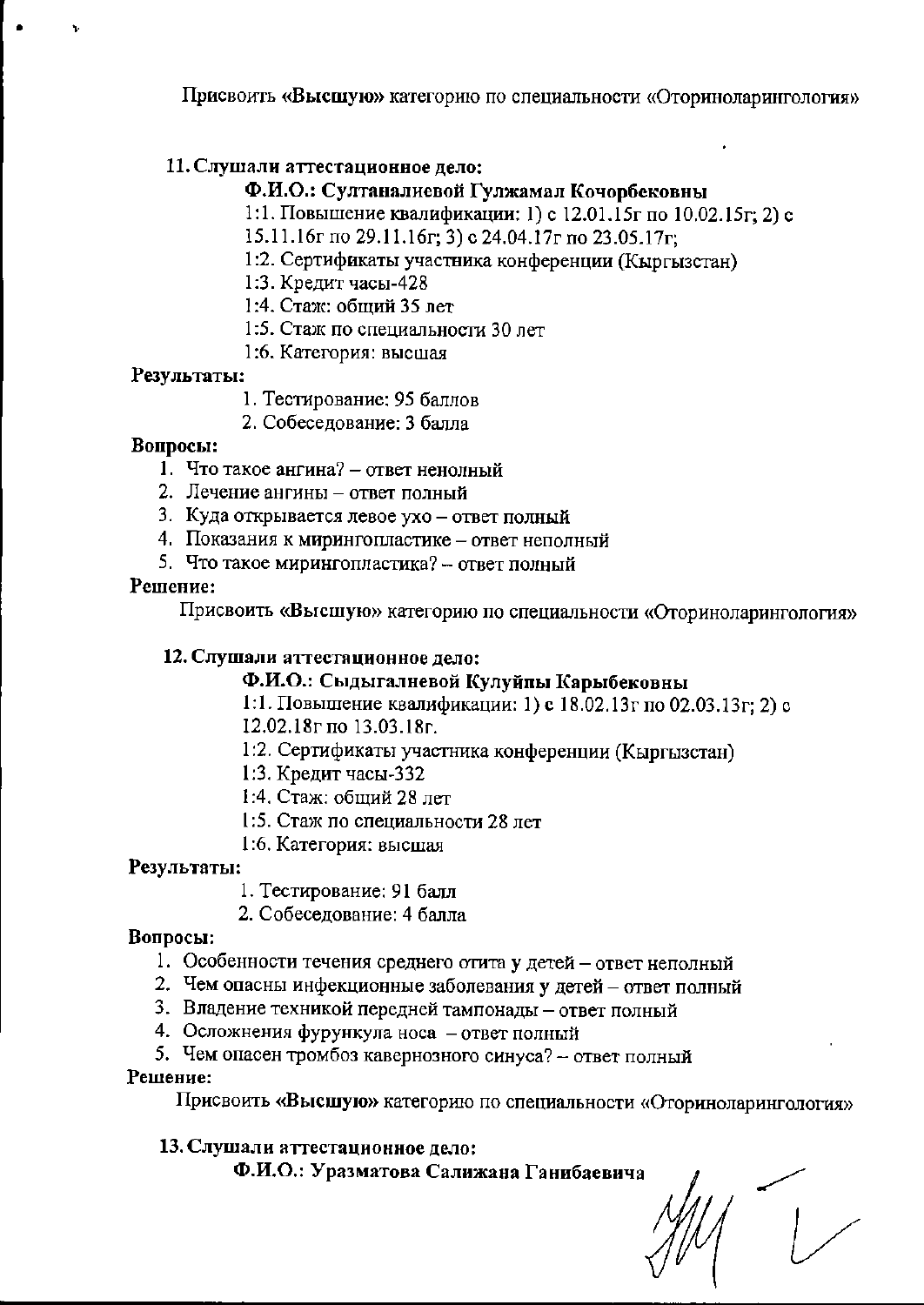1:1. Повышение квалификации: 1) с 18.05.15г по 30.05.15г; 2) с

 $11.09.17r$  no 07.10.17r.

1:2. Сертификаты участника конференции (Кыргызстан, Узбекистан)

1:3. Кредит часы-252

1:4. Стаж: общий 32 года

1:5. Стаж по специальности 32 года

1:6. Категория: высшая

#### Результаты:

- 1. Тестирование: 90 баллов
- 2. Собеседование: 5 баллов

### Вопросы:

- 1. Что относится к негнойным заболеваниям уха? ответ полный
- 2. Как называется игла для пункции гайморовой пазухи? ответ полный
- 3. Методы исследования функции носа ответ полный
- 4. Что видим при отоскопии? ответ полный
- 5. Опыты для определения проходимости евстахиевой трубы полный

### Решение:

Присвоить «Высшую» категорию по специальности «Оториноларингология»

# 14. Слушали аттестационное дело:

# Ф.И.О.: Шарипова Акмата Амирбековнча

- 1:1. Повышение квалификации: с 18.05.15г по 30.05.15г.
- 1:2. Сертификаты участника конференции (Кыргызстан)
- 1:3. Кредит часы-112
- 1:4. Стаж: общий 28 лет
- 1:5. Стаж по специальности 28 лет
- 1:6. Категория: высшая

### Результаты:

- 1. Тестирование: 99 баллов
- 2. Собеседование: 5 баллов

### Вопросы:

- 1. Внутричерепные осложнения при заболеваниях ЛОР органов ответ полный
- 2. Пути проникновения инфекции в головной мозг при заболеваниях ЛОР органов - ответ полный
- 3. Тактика лечения внутричерепных осложнений ответ полный
- 4. Послеоперационное ведение больных с внутричерепными осложнениями ответ полный
- 5. Совместно, с какими смежными специалистами проводится лечение внутричерепных осложнений? - ответ полный

### Решение:

Присвоить «Высшую» категорию по специальности «Оториноларингология»

 $\begin{array}{c} \begin{array}{c} \diagup \\ \diagdown \end{array} \end{array}$